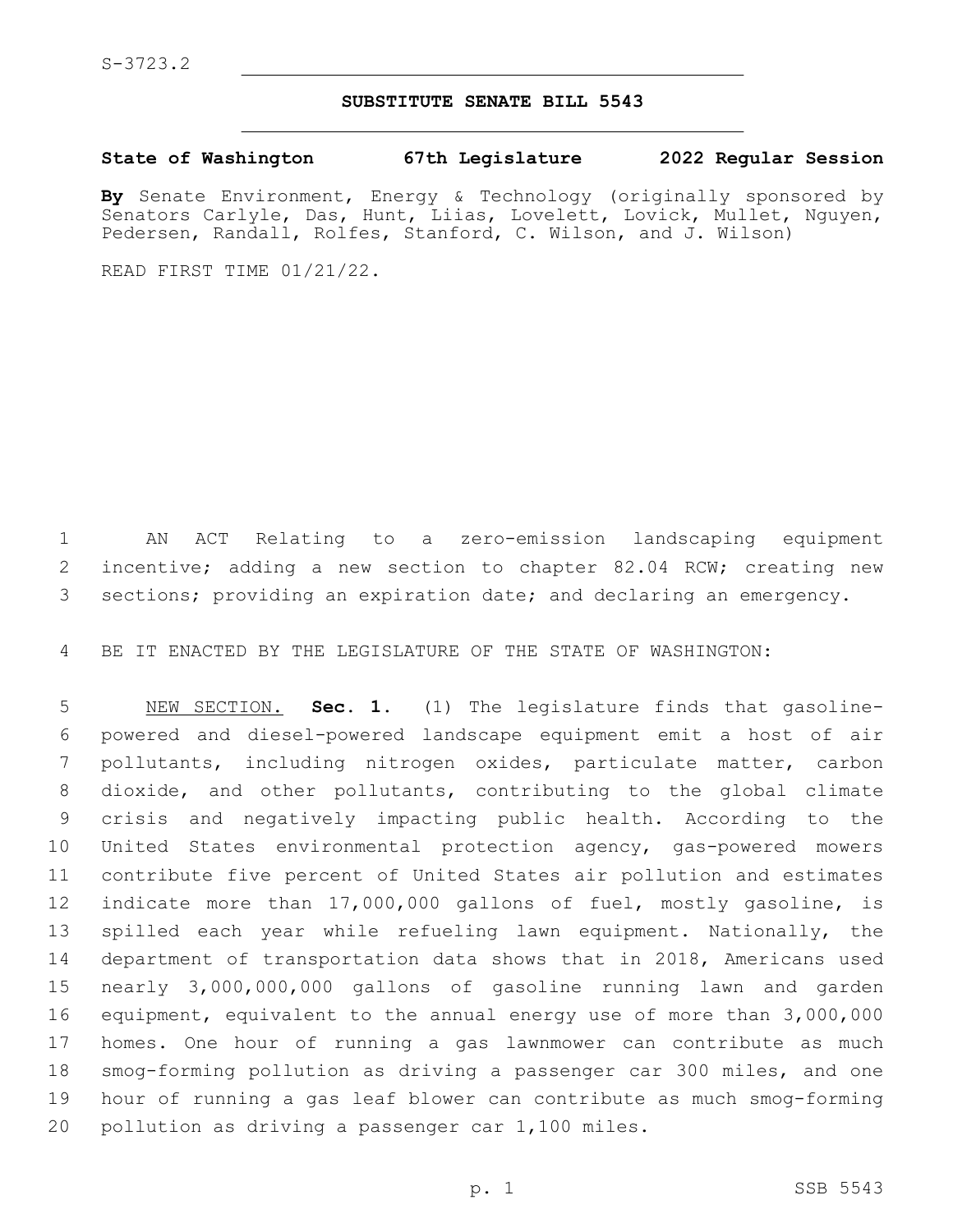(2) The legislature further finds that the small gas engines used in lawn and garden equipment are not only bad for the environment and contributing to climate change, but they can also cause asthma, hearing loss, and other health issues for workers who use them. Going electric can generate health benefits and protect those who have to hear, handle, and inhale gas engines for hours on end. Additionally, the noise from gas-powered equipment can be a nuisance, with many communities enacting restrictions on the use of commercial lawn equipment. Residents value the quiet of electric equipment, especially during a time when many are working from home.

 (3) The legislature further finds that the technology and consumer markets are ready for the transition to cleaner, all- electric lawn and garden equipment. In some instances, electric and battery-operated equipment are just as powerful as gas, and more efficient. The market share of battery-powered lawn equipment is 16 growing at a rate three times faster than gas, and already, many homeowners, businesses, cities, and universities have converted to all-electric landscaping equipment. It is estimated that the volume of electric-powered lawn equipment that North American manufacturers shipped jumped from about 9,000,000 units in 2015 to over 16,000,000 in 2020, an increase of more than 75 percent in only five years, and during that time, electric equipment went from roughly 32 percent to 44 percent of the overall lawn equipment market. Some manufacturers even have plans to cease the production of gas-powered equipment.

 (4) Therefore, the legislature intends to establish a zero- emission landscaping equipment incentive to accelerate the phase out of super-polluting gas-powered equipment by assisting residents and businesses in transitioning to cleaner alternatives.

 NEW SECTION. **Sec. 2.** A new section is added to chapter 82.04 30 RCW to read as follows:

 (1) In computing the tax imposed under this chapter, a credit is allowed for sales of discounted new all-electric lawn equipment, as 33 provided in this section.

 (2) The credit authorized under this section is equal to the total amount of any qualifying discounts applied to the sale of new all-electric lawn equipment sold during the tax reporting period, not 37 to exceed \$50,000.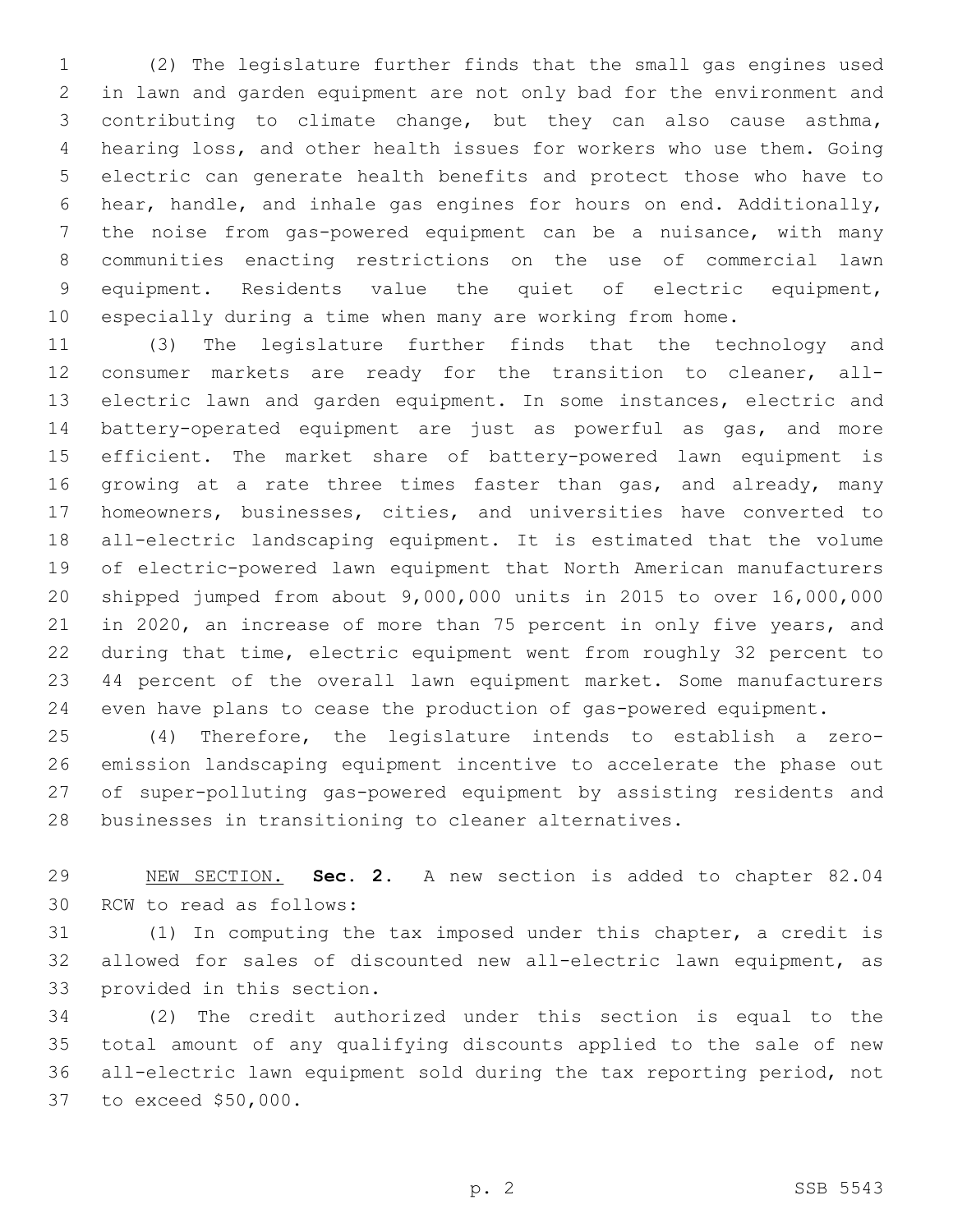(3)(a) Credit under this section is earned, and claimed against taxes due under this chapter, for the tax reporting period in which the sale of new all-electric lawn equipment was made.

 (b) The credit must not exceed the tax otherwise due under this 5 chapter for the tax reporting period.

 (c) Unused credit may be carried over and used in subsequent tax reporting periods, except that no credit may be claimed more than 12 months from the end of the tax reporting period in which the credit 9 was earned.

(d) No refunds may be granted for credits under this section.

 (4)(a) The total amount of credits authorized under this section may not exceed an annual statewide limit of \$2,000,000.

(b) Credits must be authorized on a first-in-time basis.

 (c) The department must publish on a quarterly basis credits 15 authorized to date for each reporting year.

 (5) The department may require persons claiming a credit under this section to provide appropriate documentation, in a manner as determined by the department, for the purposes of determining eligibility under this section including, but not limited to, any receipts from sales of qualifying discounted new all-electric lawn equipment, the purchase price of the equipment, the discount amount 22 applied to the sale, and identifying information of the equipment purchaser, such as the name, address, and phone number.

 (6)(a) A credit under this section may be claimed for no more than one sale of a single discounted item of new all-electric lawn equipment per purchaser each tax reporting period.

 (b) If the department finds that a person claiming a credit under this section has claimed a credit for the sale of more than one item of lawn equipment by an individual purchaser, then the person claiming the credit under this section is liable for any tax amount otherwise due, plus interest. Interest must be assessed at the rate provided for delinquent excise taxes under chapter 82.32 RCW and accrue until the taxes for which a credit has been used are repaid.

 (7) The definitions in this subsection apply throughout this section unless the context clearly requires otherwise.

 (a) "Lawn equipment" includes edgers, trimmers, chainsaws, and pole saws; leaf blowers and vacuums; walk-behind mowers; ride-on or stand-ride mowers; and additional batteries and chargers.